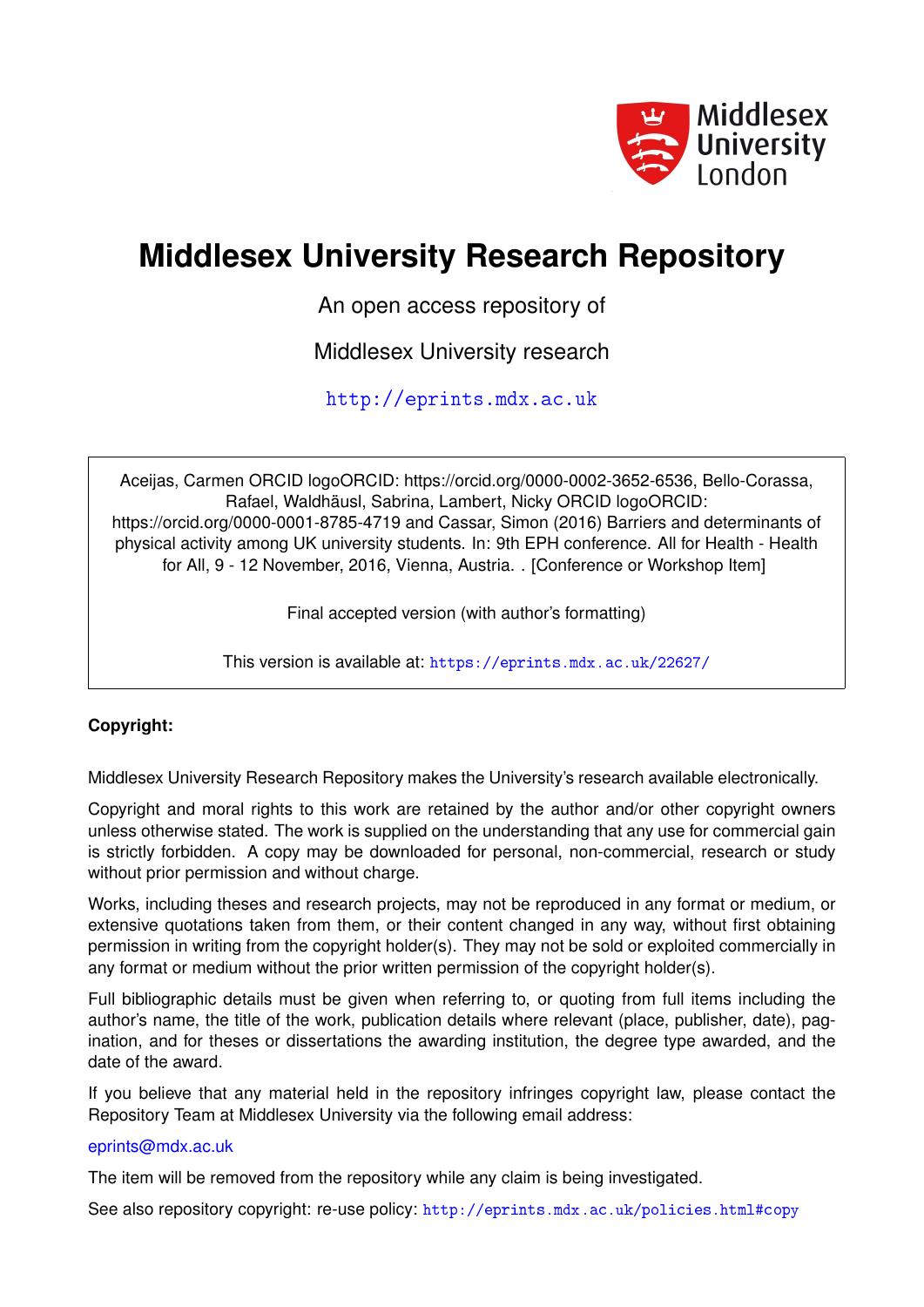## **BARRIERS AND DETERMINANTS OF PHYSICAL ACTIVITY AMONG UK UNIVERSITY STUDENTS**

Aceijas C<sup>a</sup>, Bello-Corassa R<sup>b</sup>, Waldhäusl S<sup>c</sup>, Lambert N<sup>d</sup>, Cassar S<sup>e</sup>

<sup>a</sup> Corresponding author. Natural Sciences. School of Science and Technology. Middlesex University. London. UK. Email address: *[c.aceijas@mdx.ac.uk](mailto:c.aceijas@mdx.ac.uk)* 

<sup>b</sup> Universidade Federal dos Vales do Jequitinhonha e Mucuri. Alto da Jacuba. Brazil. Email address: [rafael.bellocorassa@gmail.com](mailto:rafael.bellocorassa@gmail.com)

<sup>c</sup> Natural Sciences. School of Science and Technology. Middlesex University. London. UK. Email address: SW1123@live.mdx.ac.uk

<sup>d</sup> Mental Health and Social Work. School of Health and Education. Middlesex University. London. UK. Email address: [s.cassar@mdx.ac.uk](mailto:s.cassar@mdx.ac.uk)

e Wellbeing Services. Middlesex University London. UK [n.lambert@mdx.ac.uk](mailto:n.lambert@mdx.ac.uk)

**Background**: Association between high physical activity (PA) levels and lower health risks and between sedentary behaviours and higher health risks have been consistently identified in scientific literature. This study investigated determinants of physical activity among UK university students.

**Methods**: Online Survey among Middlesex University London UG students with stratified random sampling strategy (n=468) to assess students' PA levels. Stratified by gender bivariate analysis and multivariate logistic regression were used identify risk factors of suboptimal PA. Additionally, two students' focus groups and three university stakeholders in-depth interviews, were conducted.

**Results**: 60% of respondents were insufficiently active. 89% do not use the university gym due to lack of time (40%), price (30%), and embarrassment (11%). PA was significantly associated with Gender – woman had lower PA levels (OR=2.8; 95%CI =1.2–6.2); Ethnicity – black and mixed ethnicity students had lower and higher PA levels, respectively; not using the university gym (OR=2.8; 95%CI=1.2–6.3). Stratified bivariate analysis showed that underweight and obese women had lower PA levels; disabled men had a fivefold risk for insufficient PA (OR=5.1; 95%CI=1.03–24.92); males living with their parents during term were more active. Multivariate model withheld three variables, gender, gym use and smoking – smokers were less active (OR=2.1; 95%CI=1.0–4.3). Qualitative results showed finances, academic pressure and university systems as barriers for PA.